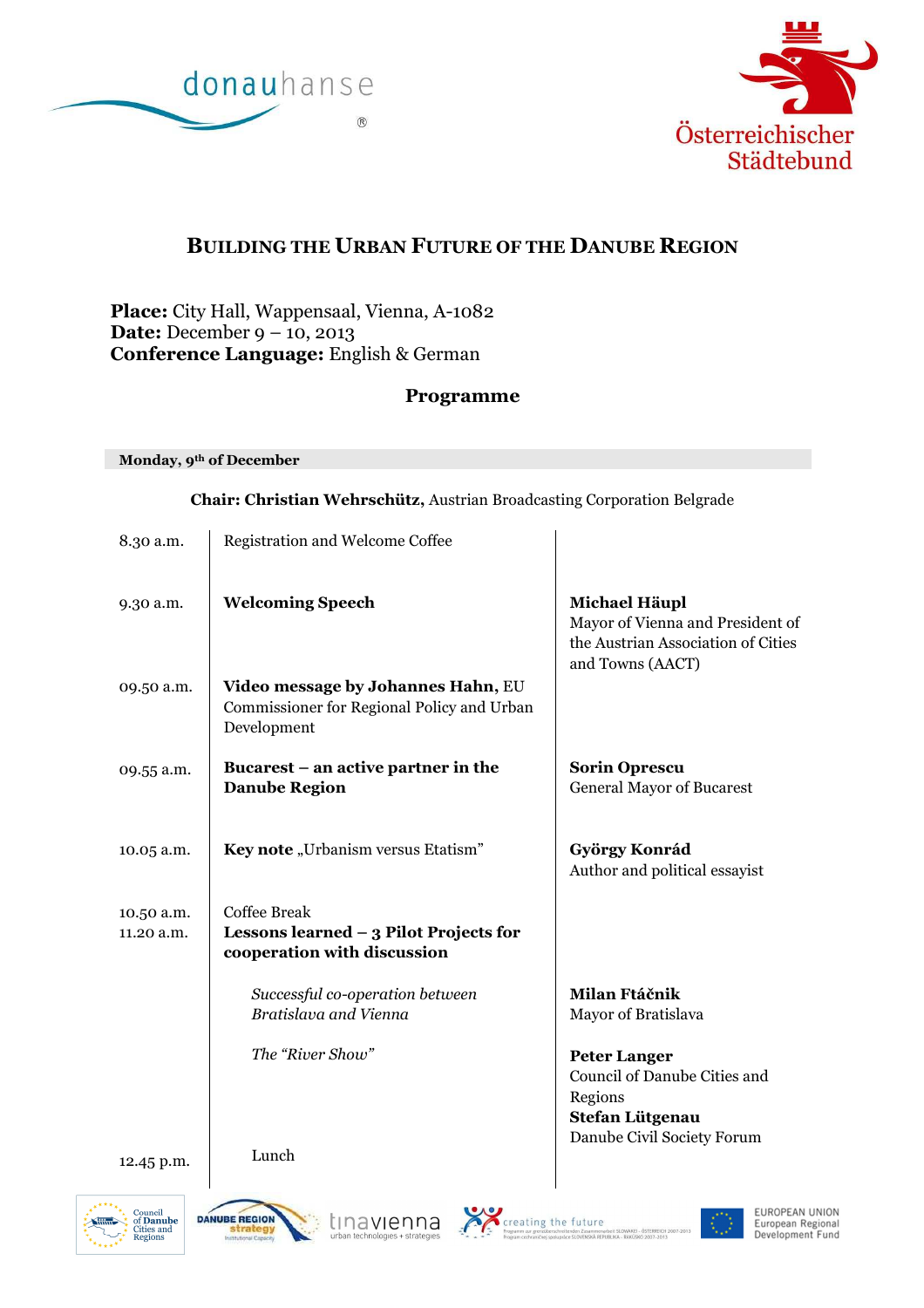## donauhanse

 $^\circledR$ 



|                                         |                                                                                                                                                                                                                            | Städteb                                                                                                                                                                                                                                                                                                                                                                                                                                                                                                                                                         |
|-----------------------------------------|----------------------------------------------------------------------------------------------------------------------------------------------------------------------------------------------------------------------------|-----------------------------------------------------------------------------------------------------------------------------------------------------------------------------------------------------------------------------------------------------------------------------------------------------------------------------------------------------------------------------------------------------------------------------------------------------------------------------------------------------------------------------------------------------------------|
| 2.00 p.m.                               | <b>Presentation of the Urban Platform</b><br><b>Danube Region-Declaration</b>                                                                                                                                              | Ivo Gönner<br>Chairperson of the Council of<br>Danube Cities and Regions and<br>Mayor of Ulm                                                                                                                                                                                                                                                                                                                                                                                                                                                                    |
|                                         | <b>Roundtable Discussion</b><br>"Why do we need municipal cooperation in the<br>Danube Region?"                                                                                                                            | <b>Michael Ludwig</b><br><b>Executive City Councillor for</b><br>Housing Construction and Urban<br>Renewal of Vienna and responsible<br>for the Danube Region<br>Ivo Gönner<br>Milan Ftáčnik<br>Mayor of Bratislava<br>Éva Tétényi<br>Mayor of Estergom<br>Miran Gajšek<br>Head of the Department for Urban<br>Planning of the City of Ljubljiana<br><b>Sever Avram</b><br><b>Executive President of</b><br>EUROLINK-House of Europe,<br>Romania<br>Matti Ollinkari<br>Head of International Relations of<br>the City of Helsinki and BaltMet<br>representative |
| 4.00 p.m.<br>4.30 p.m. $-$<br>5.15 p.m. | <b>Coffee Break</b><br>The City of Vienna and the EU-Strategy<br>for the Danube Region<br><b>Urban Platform Danube Region - how</b><br>will it work?                                                                       | <b>Kurt Puchinger</b><br>Priority Area 10, Coordinator for<br>the Danube Strategy<br>Veronika Haunold<br>CEO of TINA Vienna - Urban<br>Technologies & Strategies and<br>Managing Unit of DonauHanse                                                                                                                                                                                                                                                                                                                                                             |
| 6.30 p.m.                               | Tribute from the City of Vienna to<br>Elisabeth Gateau and Jeremy Smith,<br>former Secretaries General of the Council of<br>European Municipalities and Regions<br>followed by a Reception of the City of<br><b>Vienna</b> | <b>Michael Häupl</b><br>Mayor of Vienna and President of<br>the Austrian Association of Cities<br>and Towns (AACT)                                                                                                                                                                                                                                                                                                                                                                                                                                              |

The conference is supported by the DonauHanse









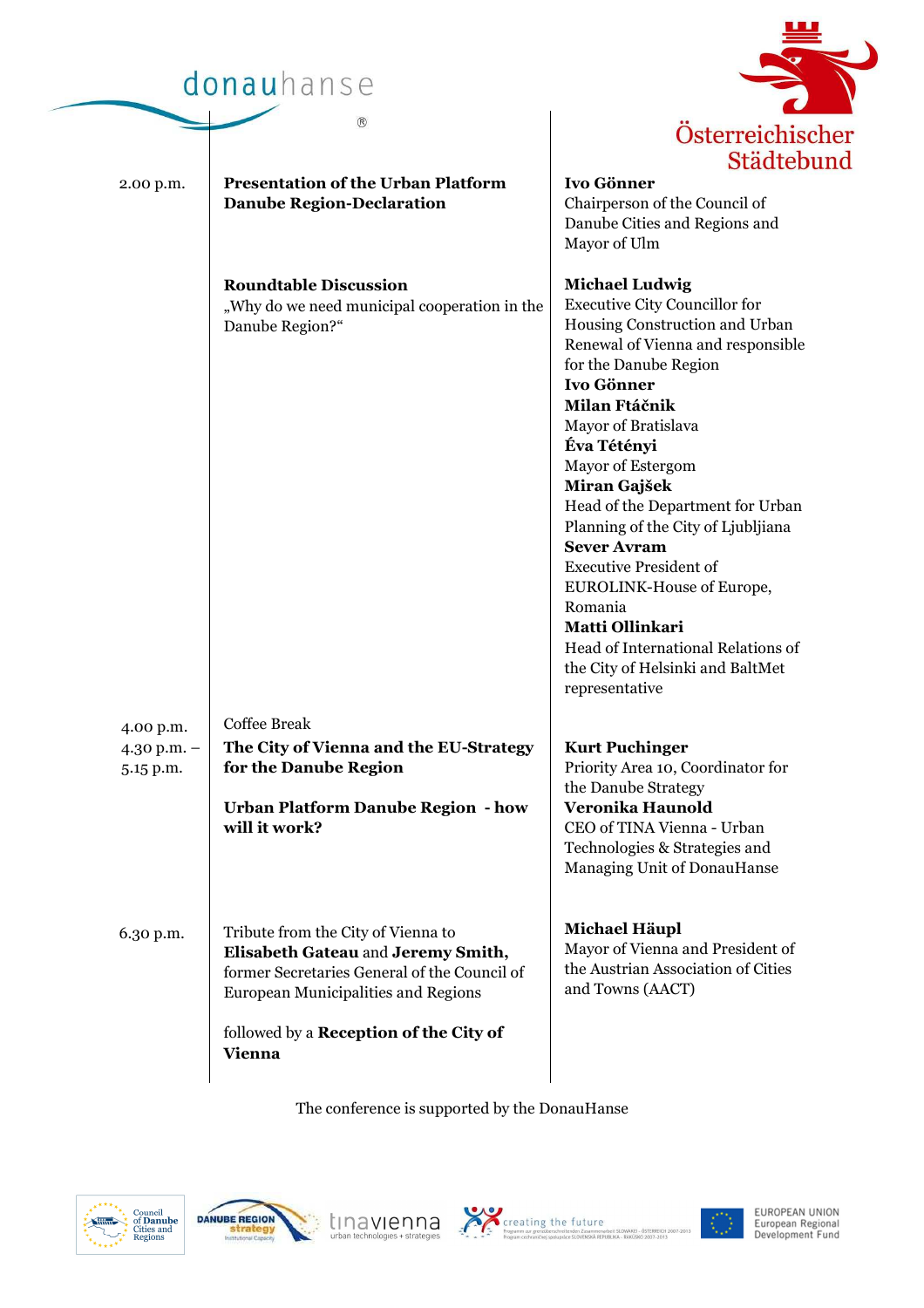



#### **Tuesday, 10th of December, Wappensaal & Room 319**

Supported by the EU-cross border programme "Slovakia-Austria 2007-2013"

#### **Governance in the Danube Region**  Parallel Working Groups

Chair: **Thomas Prorok,** KDZ – Centre for Public Administration Research

| 9.30 a.m.                     | Opening                            |                                                                                                            | <b>Thomas Weninger</b><br>Secretary General of Austrian<br><b>Association of Cities and Towns</b><br>(AACT)   |  |  |  |  |
|-------------------------------|------------------------------------|------------------------------------------------------------------------------------------------------------|---------------------------------------------------------------------------------------------------------------|--|--|--|--|
| $9.45$ a.m. $-$<br>11.15 a.m. | 1.                                 | <b>Governance in Smart Cities</b>                                                                          | Room 319, Language: English                                                                                   |  |  |  |  |
|                               |                                    | chaired by: Erich Dallhammer, Managing<br>Director of the Austrian Institute for Spatial<br>Planning - OIR |                                                                                                               |  |  |  |  |
|                               |                                    | Smart City Wien - Initiative                                                                               | <b>Ina Homeier</b><br>Department for Urban<br>Development and Planning, City<br>of Vienna                     |  |  |  |  |
|                               |                                    | <b>Smart City Munich: integrating the</b><br>European approach                                             | <b>Anton Tropper</b><br>Department of Labor and<br>Economic Development &<br>European Affairs, City of Munich |  |  |  |  |
|                               |                                    | Governance through Citizen's<br>participation - the "Vienna Charta"                                        | <b>Ursula Struppe</b><br>Head of the Department of<br>Integration, City of Vienna                             |  |  |  |  |
|                               | 2.                                 | <b>Governance through Human</b><br><b>Ressource Management</b>                                             | <b>Wappensaal</b> , Language:<br>English/German/Slovakian                                                     |  |  |  |  |
|                               | chaired by: Alexandra Schantl, KDZ |                                                                                                            |                                                                                                               |  |  |  |  |
|                               |                                    | Training and employee turnover<br>reduction in public administration                                       | <b>Peter Pobuda</b><br>Mayor of Mokrý Háj, Slovakia                                                           |  |  |  |  |
|                               |                                    | The cross border training course<br>"Public Management Platform"                                           | <b>Renate Deininger</b><br>Head of the Department Public<br>Administration, FH Campus<br>Vienna               |  |  |  |  |
|                               |                                    | Training programmes for Public<br>Administration in Slovakia                                               | <b>Stanislav Filip</b><br>Vice rector of the VSEMvS,<br><b>Bratislava</b>                                     |  |  |  |  |
| 11.15 a.m.                    |                                    | <b>Coffee Break</b>                                                                                        |                                                                                                               |  |  |  |  |











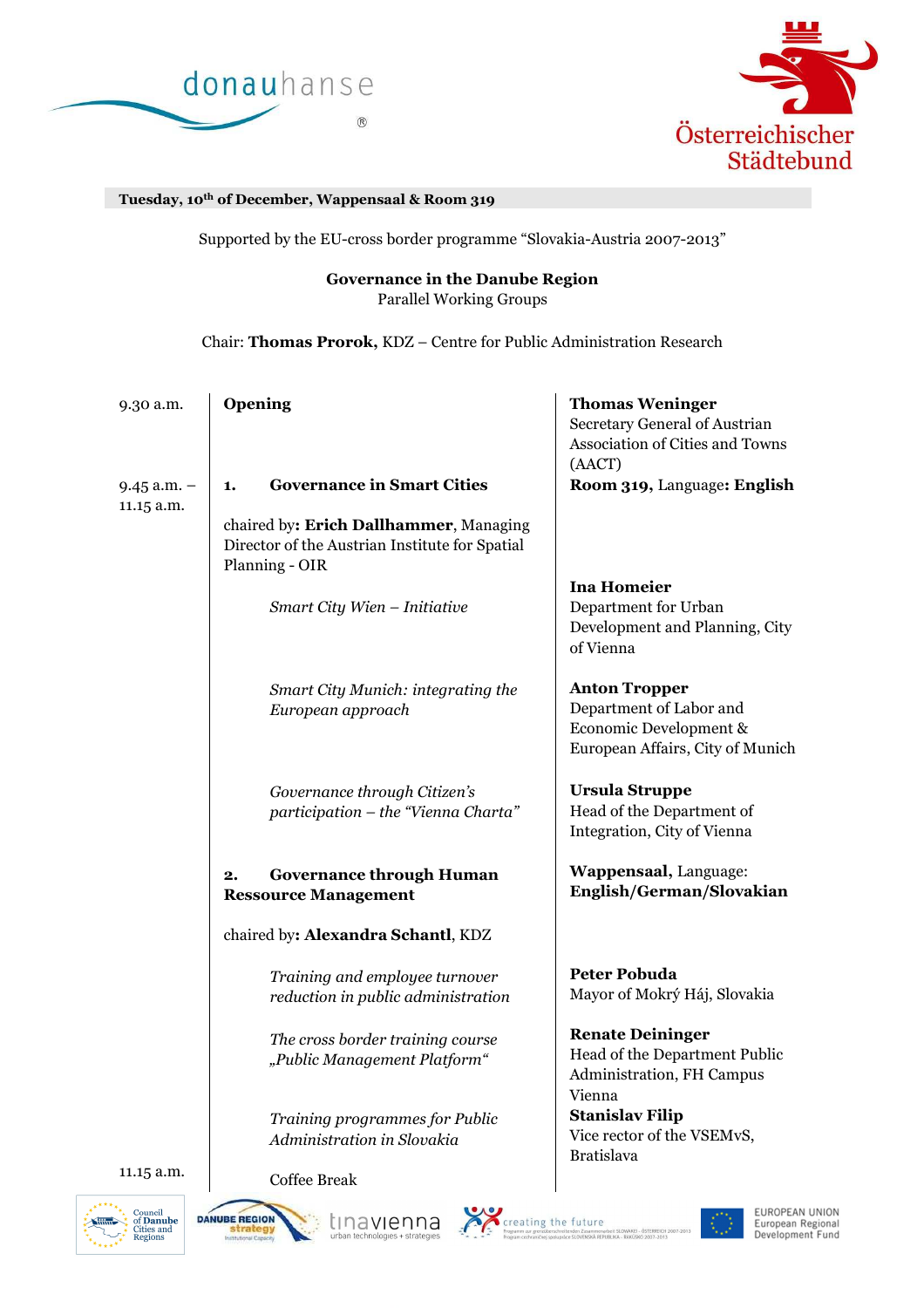# donauhanse

 $^\copyright$ 



| $11.45$ a.m. $-$<br>1.15 p.m. | 1.   | <b>Auditing in Cities</b>                                                                                  | Städteb                                                                                                                           |
|-------------------------------|------|------------------------------------------------------------------------------------------------------------|-----------------------------------------------------------------------------------------------------------------------------------|
|                               | Graz | chaired by: Hans-Georg Windhaber, Head<br>of the Municipal Court of Audit of the City of                   | <b>Wappensaal</b> , Language:<br><b>English &amp; German</b>                                                                      |
|                               |      | Auditing as Part of City Governance                                                                        | <b>Albert Schön</b><br>Deputy Director of the Auditing<br>Department of the City of Vienna                                        |
|                               |      | Cooperation of the Auditing<br>Departments of Vienna and Bratislava                                        | Peter Šinály<br>Director of the Auditing<br>Department of Bratislava                                                              |
|                               |      | Prevention of Corruption in the City of<br>Vienna                                                          | <b>Paul Jauernig</b><br>Head of Internal Auditing<br>Department in the Chief<br>Executive Office of the City of<br>Vienna         |
|                               | 2.   | Governance through networks                                                                                | Room 319, Language: English                                                                                                       |
|                               |      | chaired by: Frederic Vallier<br>Secretary General of the Council of European<br>Municipalities and Regions |                                                                                                                                   |
|                               |      | NALAS in the Danube Region -<br>supporting strong local governments                                        | <b>Kelmend Zajazi</b><br><b>Executive Director of the Network</b><br>of Associations of Local<br>Authorities of South East Europe |
|                               |      | European Cultural Routes                                                                                   | Kristina Kujundzic<br>Joint Program of the Council of<br>Europe and the European<br>Commission on European                        |
|                               |      | Danube Cultural Dialogue                                                                                   | <b>Cultural Routes</b><br><b>Márton Méhes</b><br>Director of the Collegium<br>Hungaricum Vienna/Danube                            |
|                               |      | Contribution of Civil Society networks<br>to Governance                                                    | <b>Cultural Dialogue</b><br>Iva Taralezhkova<br>President of the Board Citizen<br>Participation Forum, Bulgaria                   |
| 1.15 p.m.                     |      | Conclusion of the Working Groups                                                                           | <b>Thomas Prorok</b>                                                                                                              |
| 1.30 p.m.                     |      | Lunch and End of the Conference                                                                            |                                                                                                                                   |